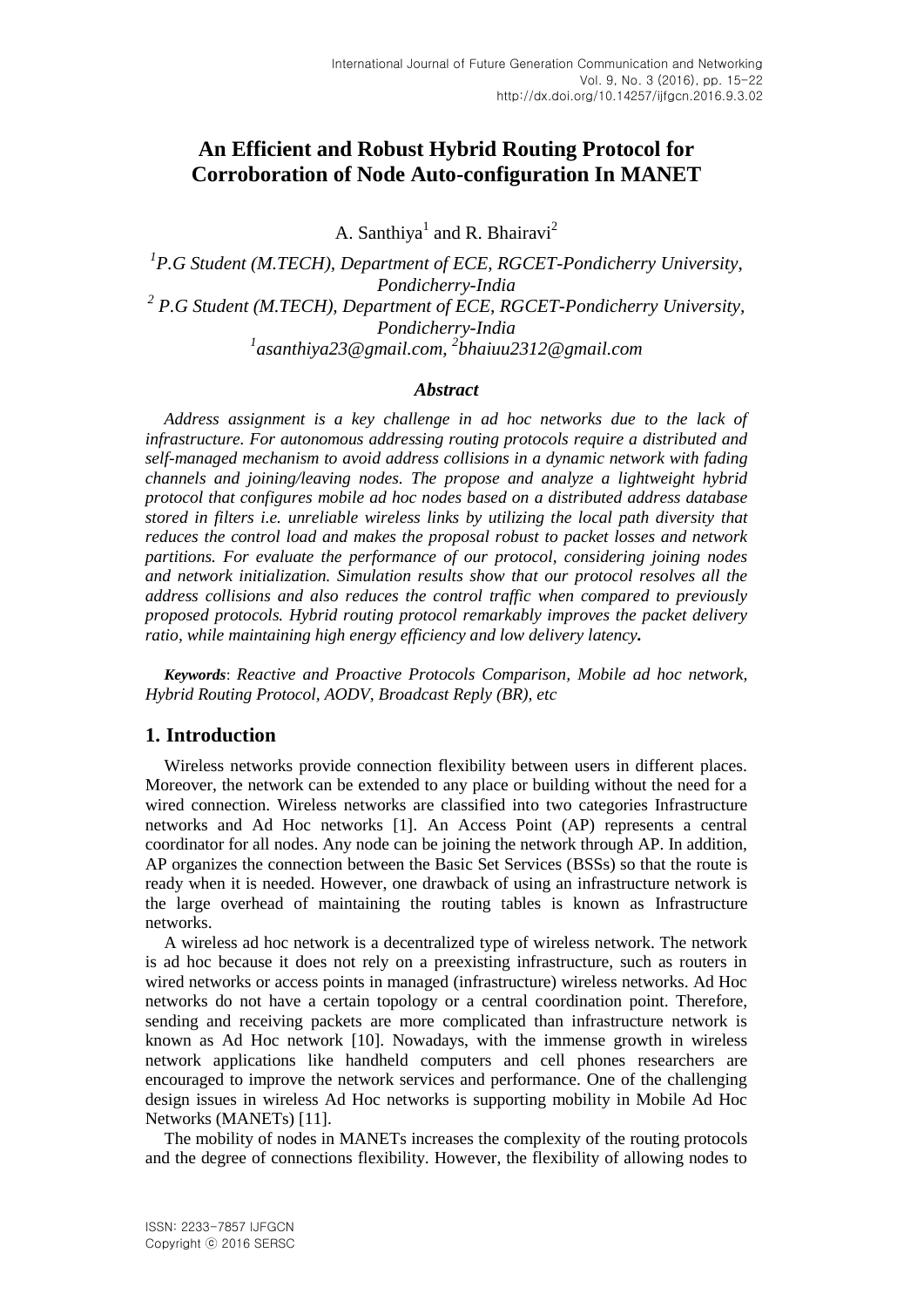join, leave, and transfer data to the network pose security challenge. A MANET is a collection of mobile nodes sharing a wireless channel without any centralized control or established communication backbone. MANET has dynamic topology and each mobile node has limited resources such as battery, processing power and on-board memory. This kind of infrastructure-less network is very useful in situation in which ordinary wired networks is not feasible like battlefields, natural disasters etc. The nodes which are in the transmission range of each other communicate directly otherwise communication is done through intermediate nodes which are willing to forward packet hence these networks are also called as multi-hop networks.

# **2. Literature Review**

Reactive routing protocol [6, 8] creates routes only when desired by the source node. When a node requires a route to a destination, it initiates a route discovery process within the network. This process is completed once a route is found or all possible route permutations have been examined. Once a route has been established, it is maintained by a route maintenance procedure until either the destination becomes inaccessible along every path from the source or until the route is no longer desired. The Ad hoc Ondemand Distance Vector (AODV) [6, 8, 9] protocol, one of the reactive routing protocol that has receive the most attention, however, does not utilize multiple paths. In AODV [2, 6], at every instance, route discovery is done for fresh communication which consumes more bandwidth and causes more routing overhead. The data packets will be lost during path break which occurs due to node mobility. When the network traffic requires real time delivery (voice, for instance), dropping data packets at the intermediate nodes can be costly. Likewise, if the session is a best effort, TCP connection, packet drops may lead to slow start, timeout, and throughput degradation [14].

Zone routing protocol is a hybrid routing protocol which effectively combines the best features of proactive [5] and reactive routing protocol [2, 17]. The key concept is to use a proactive routing scheme within a limited zone in the r-hop neighborhood of every node, and use reactive routing scheme for nodes beyond this zone. An *Intra-zone routing protocol (IARP)* is used in the zone where particular node employs proactive routing whereas *inter-zone routing protocol (IERP)* is used outside the zone. Proactive protocols attempt to continuously evaluate the routes within the network. So that when a packet needs to be forwarded, the route is already known and can be immediately used it can be the comparison of proactive routing protocol [16] is summarized in. The distance vector protocol is an example of a proactive scheme [5].

Destination- Sequenced-Distance-Vector Routing [5] is the table driven routing based on classical Bellman-ford routing mechanism. Every mobile node in the network maintains routing table in which all of the possible destinations within the network and the number of hops to each destination are recorded. Each entry is marked with the sequence number assigned by the destination node which is used to avoid formation of routing loops. Routing table updates are periodically transmitted in order to maintain consistency. The main disadvantage is that the DSDV protocol suffers from excessive control overhead that is proportional to the number of nodes in the network and therefore is not scalable in ad hoc wireless network.

# **3. Research Methodology**

# **3.1 Existing System**

Figure 1 illustrates an overview of the functional architecture of Reliable Reactive Routing Enhancement (R3E) [3], which is a middle-ware design across the MAC and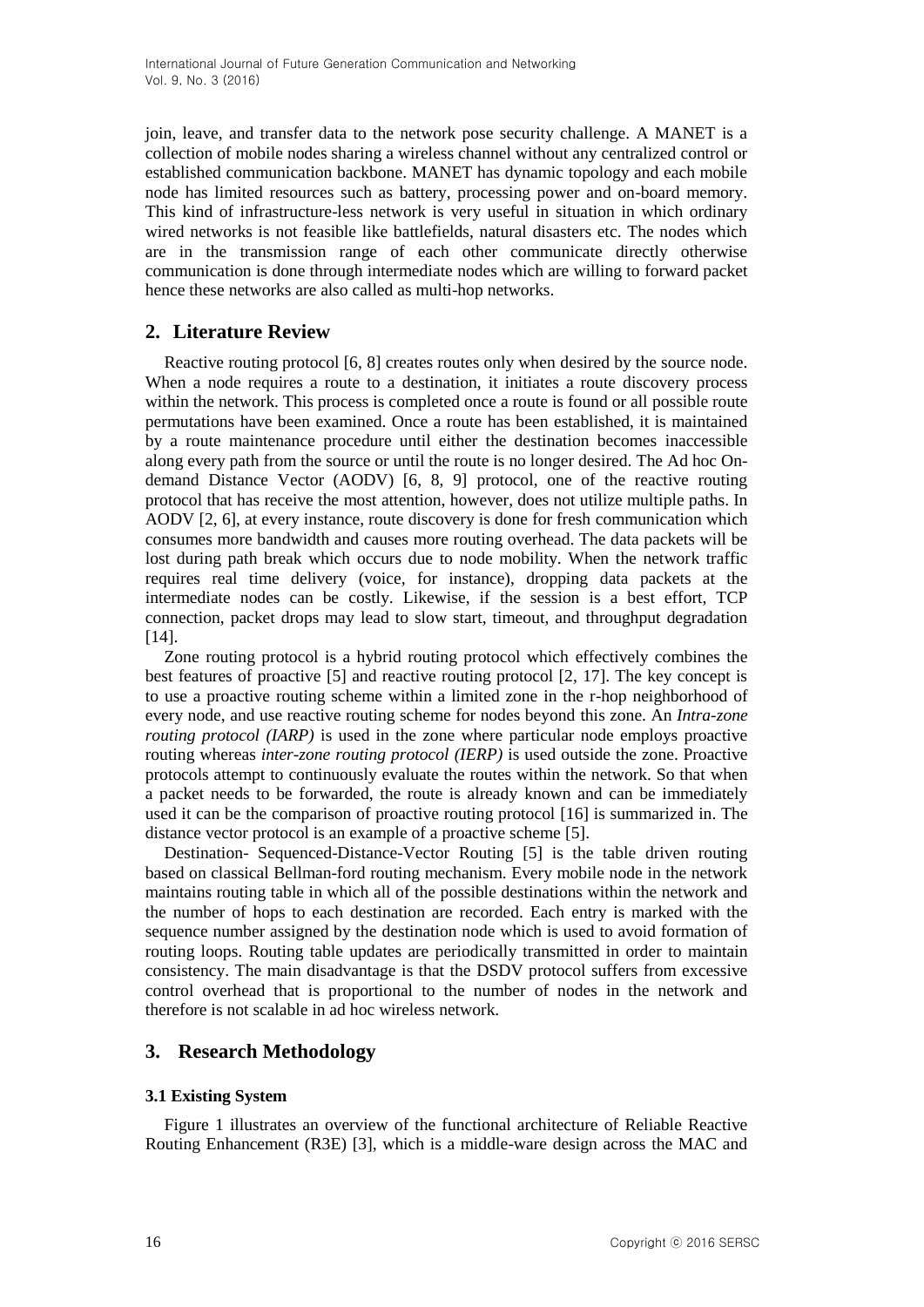the network layers to increase the resilience to link dynamics for WSNs/IWSNs. The R3E enhancement layer consists of three main modules, the reliable route discovery module, the potential forwarder selection and prioritization module, and the forwarding decision module. The helper node and potential forwarder are interchangeable in this work. The reliable route discovery module finds and maintains the route information for each node. During the route discovery phase, each node involved in the cooperative forwarding process stores the downstream neighborhood information, that is to say, when a node serves as a forwarder, it already knows the next-hop forwarding candidates along the discovered path. The other two modules are responsible for the runtime forwarding phase.

When a node successfully receives a data packet, the forwarding decision module checks whether it is one of the intended receivers. If yes, this node will cache the incoming packet and start a back off timer to return an ACK message, where the timer value is related with its ranking in the intended receiver list (called forwarding candidate list). If there is no other forwarder candidate with higher priority transmitting an ACK before its back off timer expires, it will broadcast an ACK and deliver the packet to the upper layer, i.e., trigger a receiving event in the network layer. Then, the potential forwarder selection and prioritization module attaches the ordered forwarder list in the data packet header for the next hop. Finally, the outgoing packet will be submitted to the MAC layer and forwarded towards the destination.



**Figure 1. Functional Architecture Overview of R3E**

#### **3.1.2 Issues in Existing System**

- The efficiency of transmission is not sufficient.
- In between, the nodes cannot detect the collision.
- It cannot achieve the load balance.

Periodic beaconing can cause the inaccurate local topologies in highly mobile ad-hoc networks, which lead to performances degradation, e.g. frequent packet loss and longer delay see in table 3.1 [7]. The outdated entries in the neighbor list are the major source that decreases the performance [13].

#### **3.2 Proposed System**

There is a trade-off between proactive and reactive protocols [4]. Proactive protocols have large overhead and less latency while reactive protocols have less overhead and more latency. So a Hybrid protocol is presented to overcome the shortcomings of both proactive and reactive routing protocols. Hybrid routing protocol is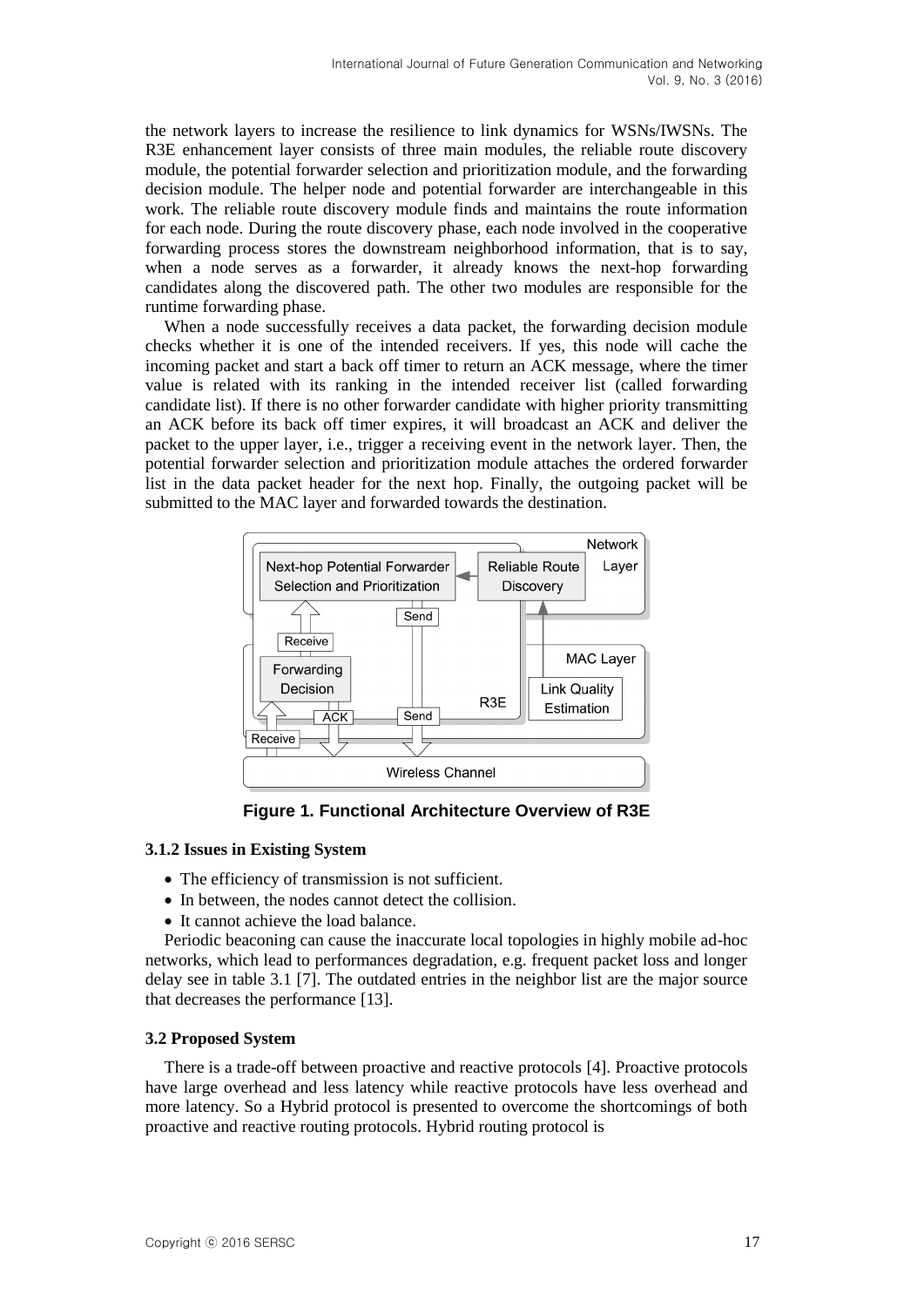| <b>PARAMETERS</b>             | <b>REACTIVE</b>   | <b>PROACTIVE</b>            | <b>HYBRID</b>        |
|-------------------------------|-------------------|-----------------------------|----------------------|
|                               | <b>PROTOCOL</b>   | <b>PROTOCOL</b>             | <b>PROTOCOL</b>      |
| Routing                       | Flat              | Flat/Hierarchical           | Hierarchical         |
| Philosophy                    |                   |                             |                      |
| Routing<br>scheme             | On demand         | Table driven                | Combination of       |
| $[15]$                        |                   |                             | hoth                 |
| Routing                       | Low               | High                        | Medium               |
| overhead[15]                  |                   |                             |                      |
| Latency [12]                  | High<br>due<br>to | due<br>Low<br>$\mathsf{to}$ | Inside zone low      |
|                               | flooding          | Routing table               | outside similar      |
|                               |                   |                             | Reactive<br>to       |
|                               |                   |                             | protocol             |
| Scalability level             | Not suitable for  | Low                         | Designed<br>for      |
|                               | large network     |                             | large network        |
| <sub>of</sub><br>Availability | Available when    | Always available            | Combination of       |
| routing                       | required          | stored in table             | both                 |
| information                   |                   |                             |                      |
| Periodic Updates              | Not needed as     | Yes whenever the            | <b>Yes</b><br>needed |
|                               | route available   | topology of the             | inside the zone      |
|                               | on demand         | network changes             |                      |
| Storage capacity              | Low generally     | High due to the             | Depends on the       |
|                               | depends<br>upon   | routing table               | size<br>of<br>zone   |
|                               | the number of     |                             | inside the zone      |
|                               | routes            |                             | sometimes high       |
|                               |                   |                             | proactive<br>as      |
|                               |                   |                             | protocol             |
| Mobility support              | Route             | Periodical                  | Combination of       |
|                               | maintenance       | updates                     | both                 |

### **Table 3.1 Comparison between Three Routing Protocol with its Parameter**

combination of both proactive and reactive routing protocol. Hybrid Routing protocol (HRP) is a network routing protocol that combines Distance Vector Routing protocol (DVRP) and Link State Routing protocol (LSRP) features. HRP is used to determine optimal network destination routes and report network topology data modifications. HRP is also known as Balanced Hybrid Routing (BHR).HRP features are as follows: Requires less memory and processing power than LSRP, Integrates reactive and proactive routing advantages and Serves activated nodes via reactive flooding.

RREP packet is broadcast to all neighbors who are in the coverage area of the replying node. The RREP packet is broadcast to all neighbor nodes along with *intended*  node. On receiving RREP packet, neighboring node makes an entry in the routing table about complete path which has received in RREP. If neighboring node is not the *intended* node, it drops RREP packet. If it is *intended* node, it adds own id in the received path and rebroadcast RREP [18]. This process of extracting useful information from RREP packet and updates of RREP packet is carried out until RREP packet is not received by the destination which is source of RREQ packet. Figure .2 shows the process of RREP packet transmission. In the Figure .2, node *14* is sending a RREP packet is response to RREQ from node *0*. Routing table at node *14* after processing RREQ packet from node *0* is shown in figure. At node *14* the next hop towards node *0*  is node *11* with node *11* as *intended node*. It prepares RREP packet and broadcast with node *11* as the intended node. Neighboring node *11, 12, 13* will receives the RREP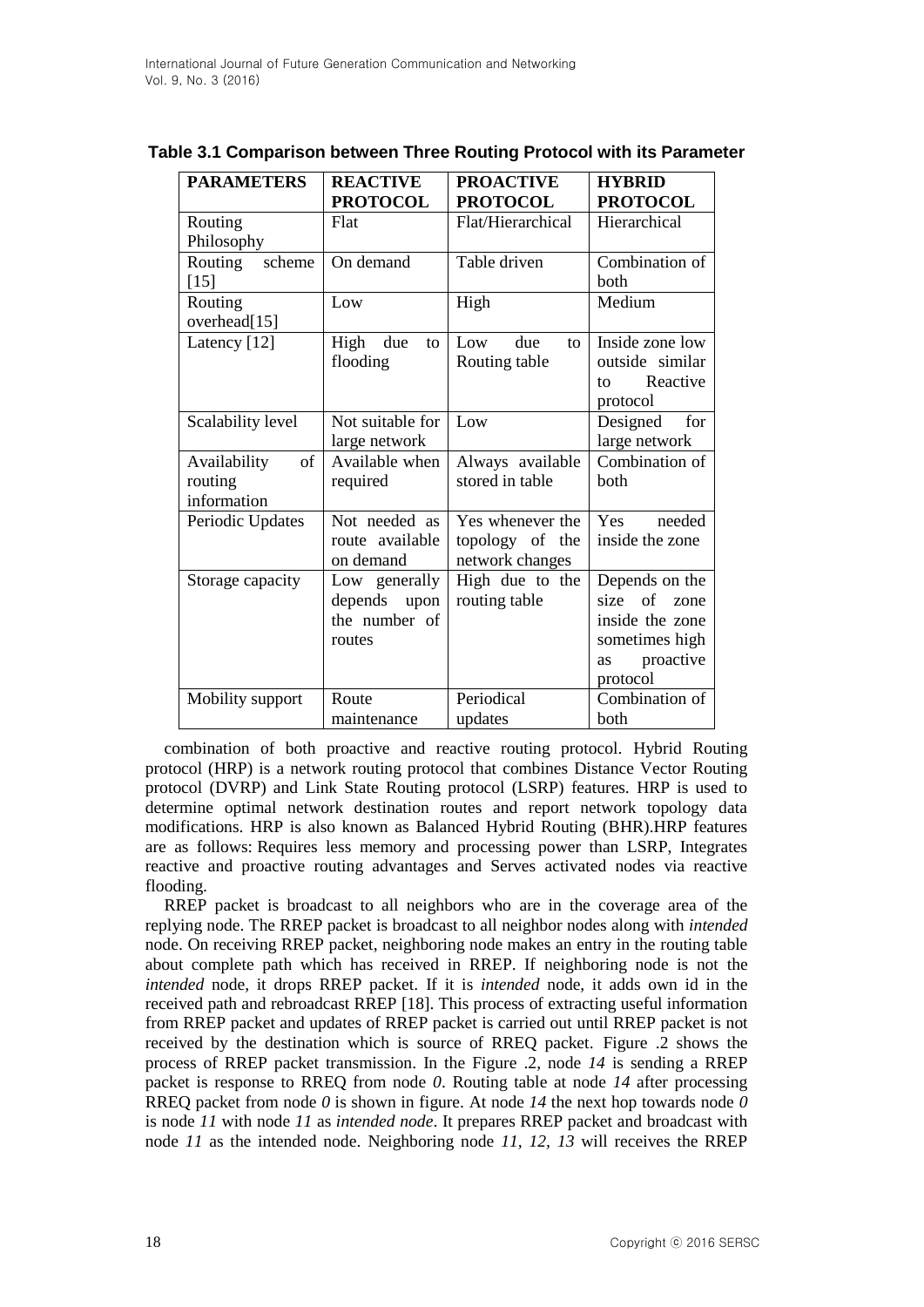packet. The nodes which are not intended node will drop the RREP packet after updating the routing table.



**Figure 2. RREP Transmission in the Network**

This process is repeated until RREP packet is reached to the destination node *0*  which is source of RREQ packet. The process of RREP packet transmission is as shown in the Figure 2. As the number of CBR data traffic increases, more and more information are added to the routing table. Suppose node *13* want to communicate with node *2*. In the routing table of node *13* as shown in Figure 2, there exist a path to node *2*. There is no need for route discovery as it usually happen in reactive protocol. Node *13* can immediately start transmitting data to node *2*.

Consider few more CBR data traffic as follows

- CBR 1: from node *9* to node *0* starts at *4.0* and ends at *6.0*.
- CBR 2: from node *1* to node *11* starts at *5.0* and ends at *7.0*.
- CBR 3: from node *5* to node *14* starts at *8.0* and ends at *9.0*.
- CBR 4: from node *2* to node *13* starts at *10.0* and ends at *12.0*.

# **4. Experimental Result**

**REPF** [19]: REPF (Reliable and Efficient Packet Forwarding) protocol is designed to improve the AODV routing performance by utilizing local path diversity. The route discovery phase finds an efficient primary path (composed of a set of primary forwarding nodes) in terms of the accumulated path ETX, and alternative paths which have similar cost. However, REPF restricts the helper nodes to a very limited scope, i.e., only the nodes which can connect the two-hop away primary forwarding nodes are considered as helper nodes, as shown in Figure 2. As a result, it does not fully utilize the forwarding opportunities provided by available neighboring nodes in evenly distributed networks.

Module Descriptions

In this thesis explains routing protocol efficiency based on their types of either reactive or proactive based protocol are used for node auto configurations of its own position addressing of the node. It contains four modules as follows: node creation module, sending beaconing information, mobility prediction module and protocol connection module. In that first module describes node creation it need number node to be deployed in various locations as shown in Figure .3. At the same time fixed the node mobility position will be in random order. Why because network setup are in infra structure less mode, in MANET network are in mobile in nature so it need mobility. Wireless Sensor network is created with the total number of wireless nodes. Nodes are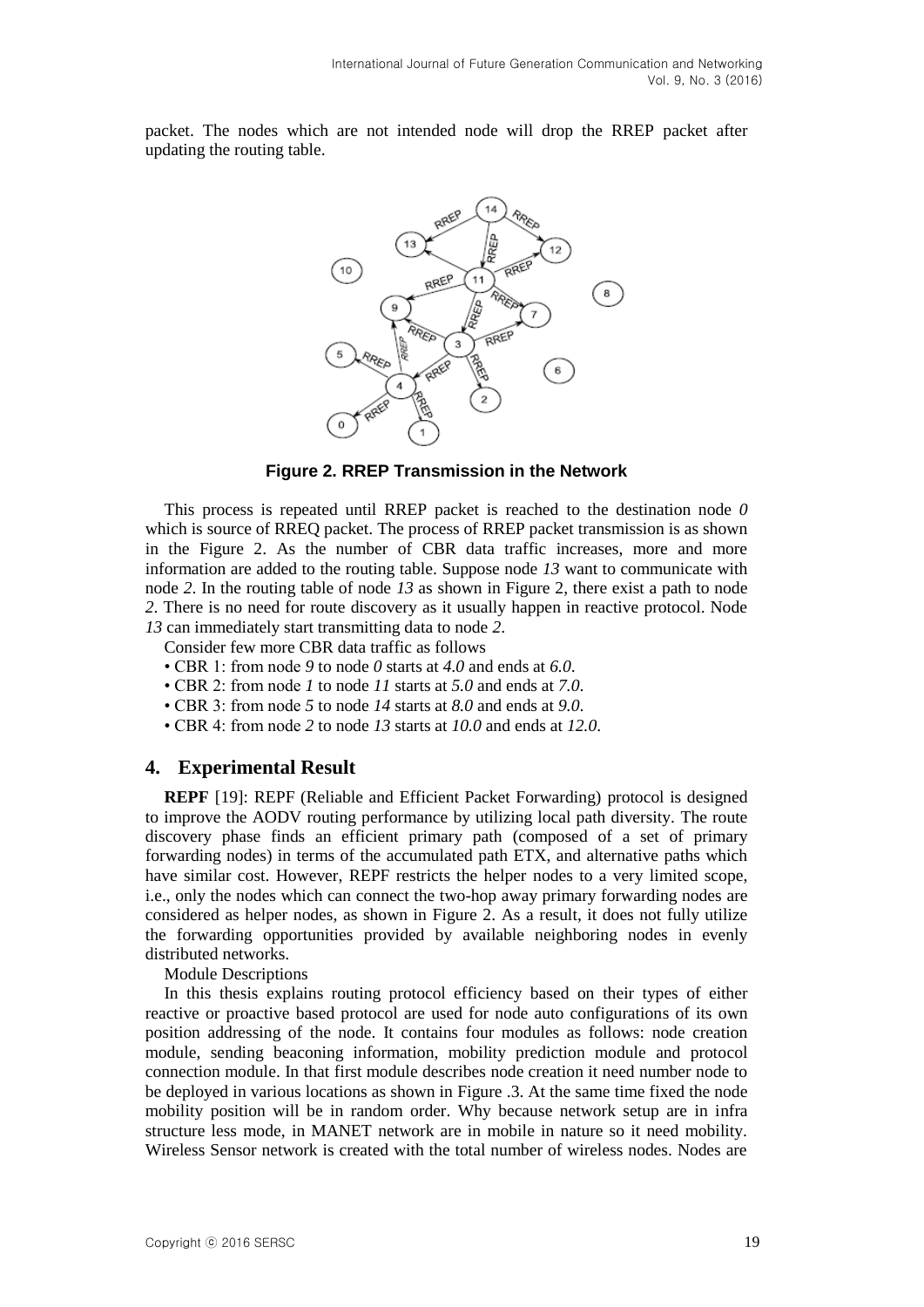configured with simulation parameters listed in the simulation model table. Nodes are deployed in the initial location. After the deployment, each node identifies its neighbors by sending beacon. Nodes which are located within the communication range are known as neighbors. Each node broadcast the beacon to its neighbors.



**Figure 3. Node Creation Output**

In second module, the after triggering the router node, the node initialization process is carried out. Then, the beacon packets are transmitted to all the nodes in the network in Figure 4. In this module, we check the nodes distance between previous position and current position. The node distance greater than acceptable threshold update their position to its neighbors through beacon packets.



**Figure 4. Beacon Information through RREQ**

The third module computation overhead involved in the content distribution consists of two parts. The first part is the cost due to the verification of the packets, and the second part is the cost due to the need to compute random combinations of the data blocks as shown in Figure 5. The preceding sections of this paper focus on the first part of the cost, which can be reduced through the use of more efficient hash functions and batch verification techniques as we have discussed.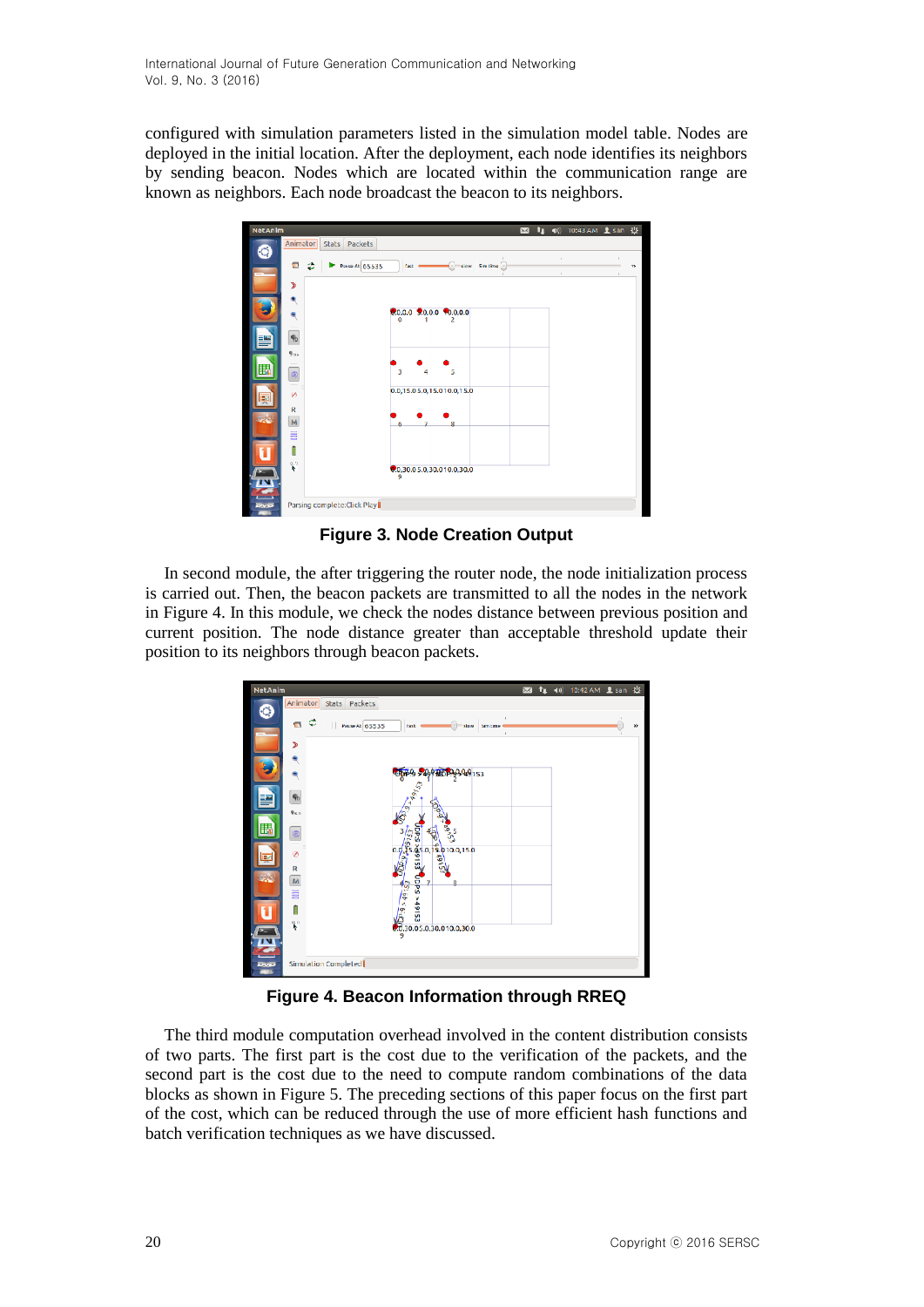

**Figure 5. Mobility Predicted Output**

# **5. Conclusion**

This thesis totally speaks about working and description of Reactive and Proactive Protocols and every Protocol has its limitations and delimitations. Some time they may work better and sometime not. Many of the research paper have been focused on performance metric for comparing the performance of Routing Protocols. Performance Metric like Packet Delivery Ratio, Throughput, Average End-To-End Delay and Normalized Routing Overhead. For Simulation of Routing Protocols in Wsn mostly used simulation tools are NS2, NS3, NetSim, GloMoSim and Qualnet. There are many issues that require further investigation like traffic control, power control and security. In case of security, due to the broadcast nature of the wireless node security becomes more difficult. Further research is needed to investigate how to stop an intruder from joining an ongoing session or stop a node from receiving packets from other sessions.

# **References**

- [1] J. Broch, D.A. Maltz, D.B. Johnson, Y.C. Hu and J. JetCheva, "A Performance comparison of Multihop wireless Ad-Hoc Network Routing protocols", Mobicom, **(1998)**, vol. 98, pp. 25-30, Dallas, Texas.
- [2] D.B. Johnson and D.A. Maltz, "Protocols for Adaptive Wireless and Mobile Computing", Prentice In IEEE Personal Communications, vol. 3, no. 1, **(1996)**.
- [3] C. Murthy, S. Ram, "Ad Hoc Wireless Networks: Architectures and protocols", Prentice In IEEE Personal Communications, vol. 3, no. 1, **(1996)**.
- [4] J. Niu, L. Cheng,Yugu, L. Shu and K.D. Sajal, "R3e: Reliable Reactive Routing Enhancement For Wireless Sensor Networks Transactions On Industrial Informatics", IEEE, vol. 10, no. 1, **(2014)**.
- [5] Hybrid Routing Protocol with Broadcast Reply for Mobile Ad hoc Network, ©2010 International Journal of Computer Applications (0975-8887), vol. 1, no. 1.
- [6] C.P.P. Bhagwat, "Highly Dynamic Destination Sequenced Distance Vector DSDV Routing for Mobile Computers", Proceeding of ACM SIGCOM, **(1994)**, pp. 234-244.
- [7] K.A. Agha, M.H. Bertin, T. Dang, A. Guitton, P. Minet, T. Val and J.B. Viollet, "Which wireless technology for industrial wireless sensor networks, the development of Ocari technology", IEEE Trans. Ind.Electron, vol. 56, no. 10, **(2009)**, pp. 4266-4278.
- [8] K. Yu, M. Gidlund, J. Åkerberg and M. Björkman, "Reliable RSS-based routing protocol for industrial wireless sensor networks", in Proc. IECON, **(2012)**, pp. 3231-3237.
- [9] C.E. Perkins, E.M. Royer, S.R. Das and M.K. Mariana, "Performance Comparison of Two on-Demand Routing Protocols for Ad-Hoc Networks", IEEE Personal Communications, **(2001)**, pp. 16- 28.
- [10] S. Ahmed and M.S. Alam, "Performance Evaluation of Important Ad- Hoc Network Protocols", EURASIP Journal on Wireless Communications and Networking, **(2006)**, p. 11.
- [11] P.K. Pattanaik and R. Mall, "Challenges in ad hoc networks", Sidhanth Journal, **(2007)**, pp. 153-160.